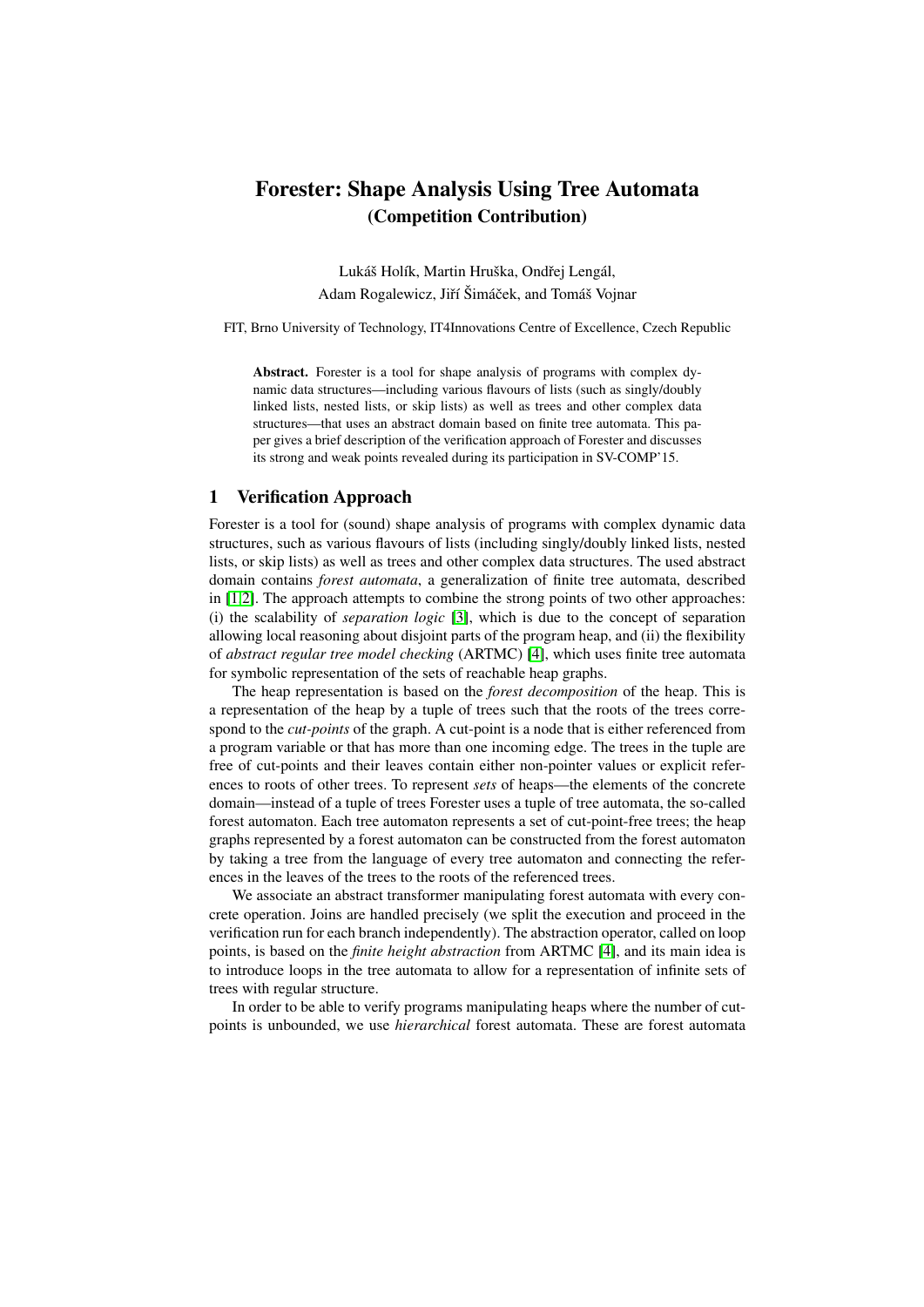that can use other (lower-level) forest automata as symbols, in a hierarchy of a finite height. These lower-level forest automata are called *boxes*. A box is essentially used to represent a repeated structure of the heap graph that contains some cut-points. The boxes to be used in a verification run are devised using the learning algorithm from [\[2\]](#page-2-1).

In order to use Forester, it is necessary to properly model all external functions; Forester itself implements models of the two basic functions for memory allocation, malloc and free.

## 2 Tool Architecture

Forester is implemented in C++ as a GCC plugin that uses the Code Listener [\[5\]](#page-2-4) infrastructure as the front-end for preprocessing the intermediate representation used in GCC (called GIMPLE) into a compiler-independent representation. Further, it uses the VATA library [\[6\]](#page-2-5) as the back-end for manipulating tree automata. Forester translates the input program obtained from Code Listener into its internal representation, in which every program statement is represented by a sequence of abstract transformers that manipulate the symbolic representation of the program. The translated program is then subject to symbolic execution, during which Forester detects memory errors (invalid dereferences or frees, occurrence of garbage) and reachability of an error line.

#### 3 Strengths and Weaknesses

The main strong point of Forester is that it gives sound results on all verification tasks that we run. In particular, Forester was able to find shape invariants for the most difficult programs in the Memory Safety category, i.e. programs manipulating 2 and 3 level skip lists, trees (including the Deutsch-Schorr-Waite tree traversal algorithm), and (nested) singly/doubly linked lists.

However, the overall performance of Forester on the benchmarks of SV-COMP'15 was significantly hindered by the following two causes. The first cause is the still quite high degree of immaturity of Forester in dealing with real-life C code with all its caveats—in the case Forester encounters some unsupported feature of C (such as the union data type, function pointers, or the use of arrays), it returns the UNKNOWN answer. The other cause is the incompleteness of the verification procedure and the current inability of the tool to distinguish spurious counterexamples from real ones; if a potentially spurious counterexample is found by Forester, it again returns UNKNOWN. However, it is possible to use the option --false to switch Forester into a mode in which it reports all found counterexamples and allows their subsequent analysis, either by a user or by e.g. a bug hunter.

## 4 Tool Setup and Configuration

An archive with the source code of the Forester competition release<sup>[1](#page-1-0)</sup> can be downloaded from the project web page. The file README-FORESTER-SVCOMP-2015 in the root directory of the archive contains information about how to build and run the tool. After Forester is successfully built, the fa build directory contains a Python

<span id="page-1-0"></span><sup>1</sup> http://www.fit.vutbr.cz/research/groups/verifit/tools/

forester/download/forester-2014-10-31-9d3ad64.tar.gz